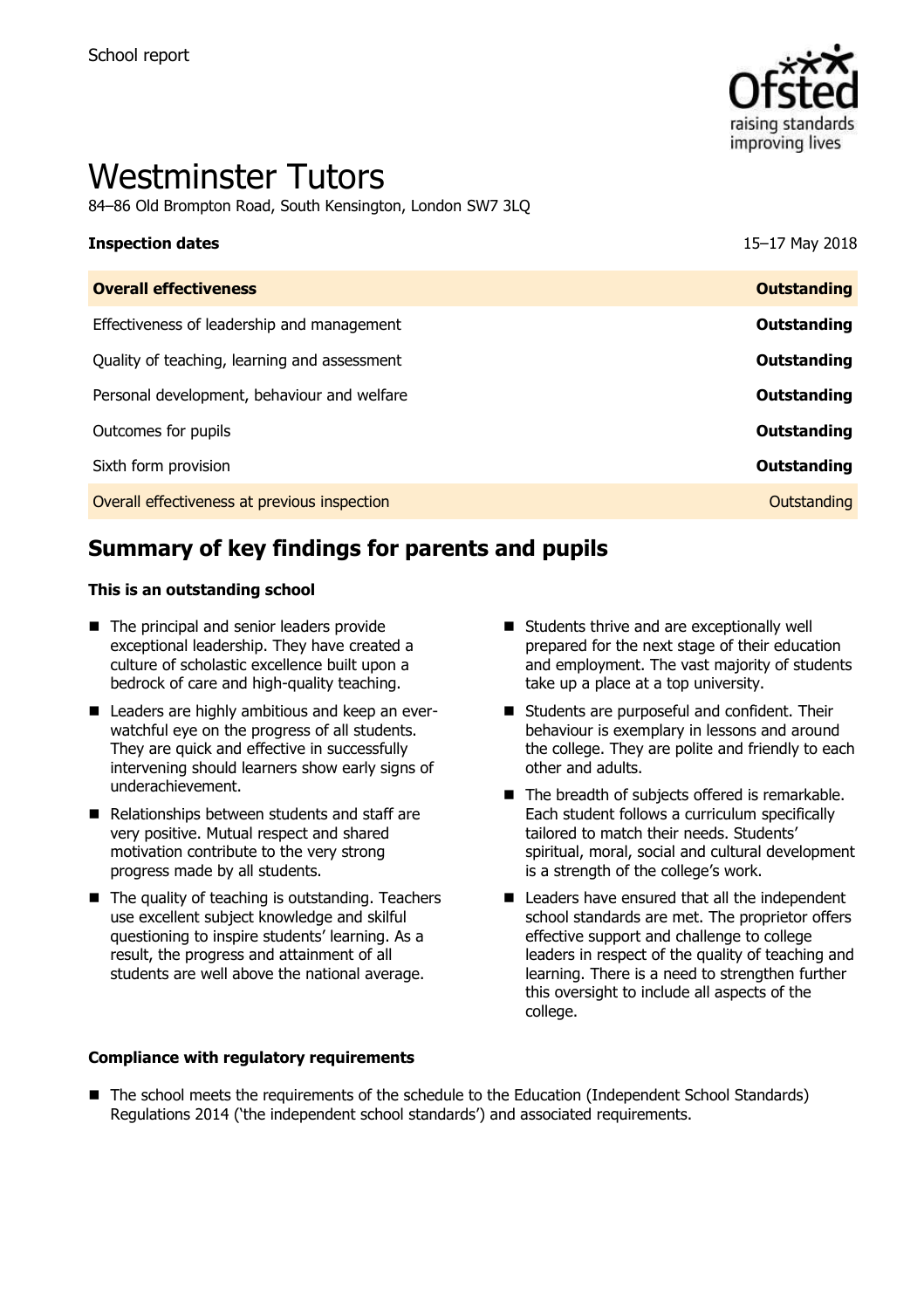

# **Full report**

## **What does the school need to do to improve further?**

**Strengthen processes of governance to ensure that all aspects of the college's work are** kept under review.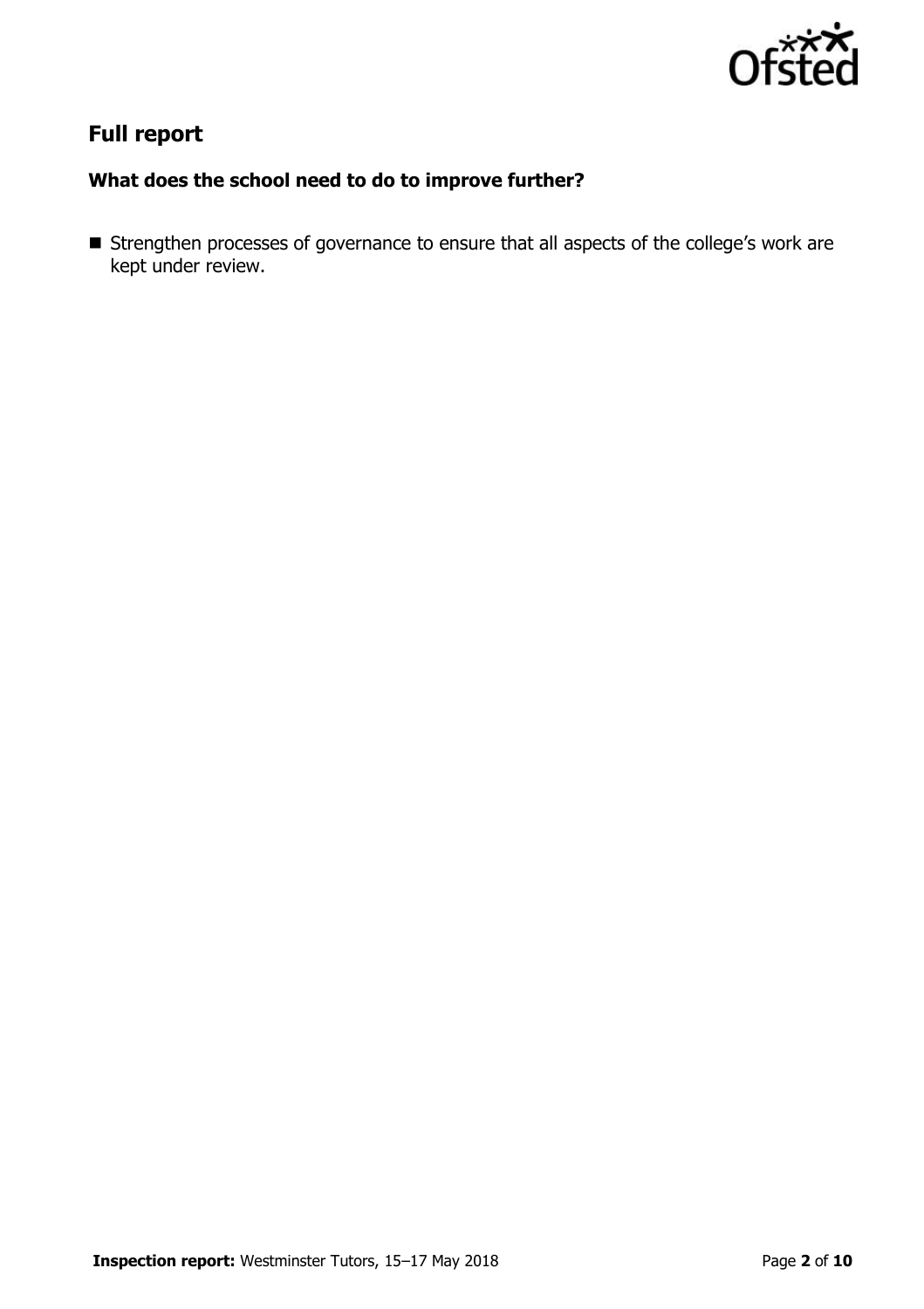

# **Inspection judgements**

#### **Effectiveness of leadership and management Constanding**

- The proprietor, the principal and directors of studies have ensured that the college is extremely successful and that all the independent school standards are met.
- College leaders and staff are highly ambitious for their students and put their needs above all else. This culture of excellence means that students flourish because they receive highly effective teaching, challenge and support.
- Students, parents and carers and staff are extremely positive about how the college is led and managed. They recognise and value the inspirational leadership of the principal.
- The system for tracking students' progress is highly effective. The directors of studies maintain an accurate overview of the quality of assessments used by each teacher and the progress that students make. In addition, the college has developed tracking systems to monitor students' progress from their different starting points. As a result, leaders accurately monitor the progress of all students and target support and interventions effectively where necessary.
- The leadership of teaching is strong. The principal undertakes regular learning walks and considers the views of students in evaluating the effectiveness of teaching. Staff are well supported to improve their teaching and have access to professional training to support the subjects they teach. Leaders' evaluation of teaching and learning is accurate.
- The curriculum is very broad and expertly tailored to individual students' needs and aspirations. The curriculum also supports students' personal development, including their spiritual, moral, social and cultural development. Students are passionate about the importance of tolerance and respect for others.
- Students are very well prepared for the next stage of their education, employment and/or training. Consequently, they are successful in reaching the destinations for which they have applied.
- Leaders maintain excellent links with parents. There is good communication, including regular meetings to keep parents well informed about their children's achievements and welfare.
- At the time of the inspection, there was a small number of students over the age of 19 in the college. This represents a breach in registration details as set by the Department for Education (DfE).

### **Governance**

■ The proprietor is ambitious for the college, and actively supports and challenges the principal in maintaining the highly effective quality of teaching. There is insufficient challenge to ensure that all elements of the terms of registration, as set by the DfE, are met.

### **Safeguarding**

■ The arrangements for safeguarding are effective.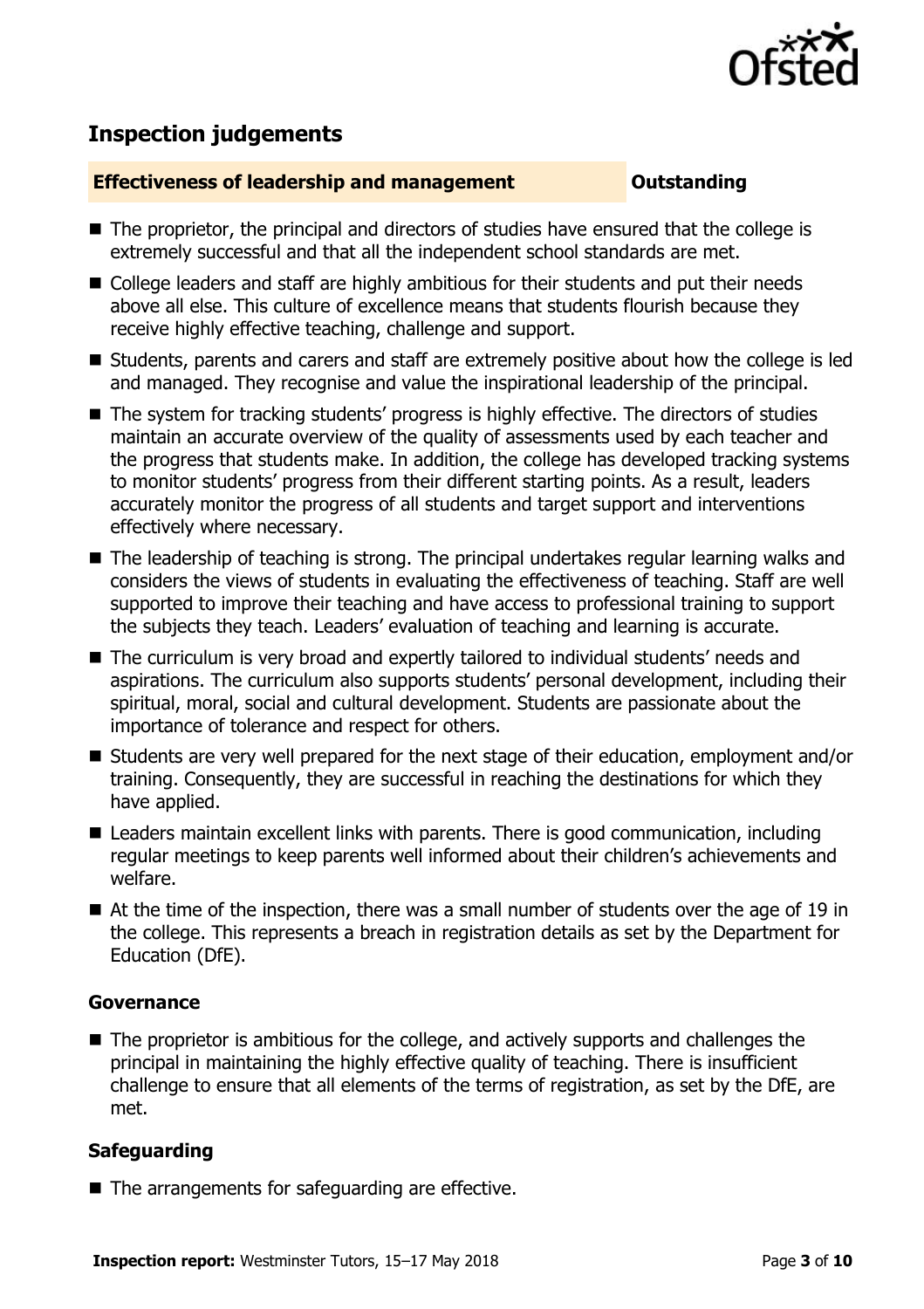

- The school has an up-to-date safeguarding policy on its website, which meets requirements. There is a strong culture of safeguarding across the college. Staff are well trained and understand their responsibilities. Staff are fully aware of the procedures to follow if they have any concerns about safeguarding and students' safety.
- Leaders promptly follow up any concerns about a student's welfare and safety. They work effectively with parents and external agencies to ensure that students are kept safe.
- Appropriate vetting and recruitment checks on all adults working at the college are rigorously carried out. Records on safeguarding are detailed and fit for purpose.
- Health and safety checks and risk assessments are carried out effectively, including the arrangements for fire safety. This ensures that students are kept safe, both in college and when on trips and visits out of college.

#### **Quality of teaching, learning and assessment Outstanding**

- $\blacksquare$  The quality of teaching is excellent. There is minimal variation in the quality of teaching between subjects. Teachers know their students' strengths and weaknesses well and have high expectations. Students' attitudes to their studies are extremely positive and contribute to their very strong progress.
- Teachers show great passion and expert subject knowledge in their challenge and support for all students. Students thrive on this enthusiasm and, as a result, are extremely well motivated. Students are well supported by subject-specific resources that enable them to deepen and broaden their understanding.
- Relationships between students and staff are very positive. Students have articulate and reasoned conversations with their teachers, which accelerates their learning.
- Teachers carefully and skilfully check that students have understood what is being taught. Highly effective questioning provides all students with opportunities to talk at length about what they are learning. Questions are designed to check students' understanding and challenge them to think hard. During the inspection, particularly strong examples of this were seen in English, mathematics, chemistry, geography, and government and politics.
- Assessment information is used particularly well to promote students' excellent learning and progress. Across subjects, teachers adjust their planning in response to regular reviews of assessment information. Insightful feedback from teachers enables students to be clear about how well they are doing and how they can improve. As a result, pupils from all starting points, including the most able and those who have SEN and/or disabilities, make very strong progress.
- Students have a mature approach and take responsibility for ensuring that they make the most of their study out of lessons as well as in class. Teachers help students to be precise in their understanding of how well they are doing and exactly where they need to focus their efforts.
- Parents who responded to Ofsted's online questionnaire, Parent View, were overwhelmingly positive about the quality of teaching in the college and the progress their sons and daughters are making.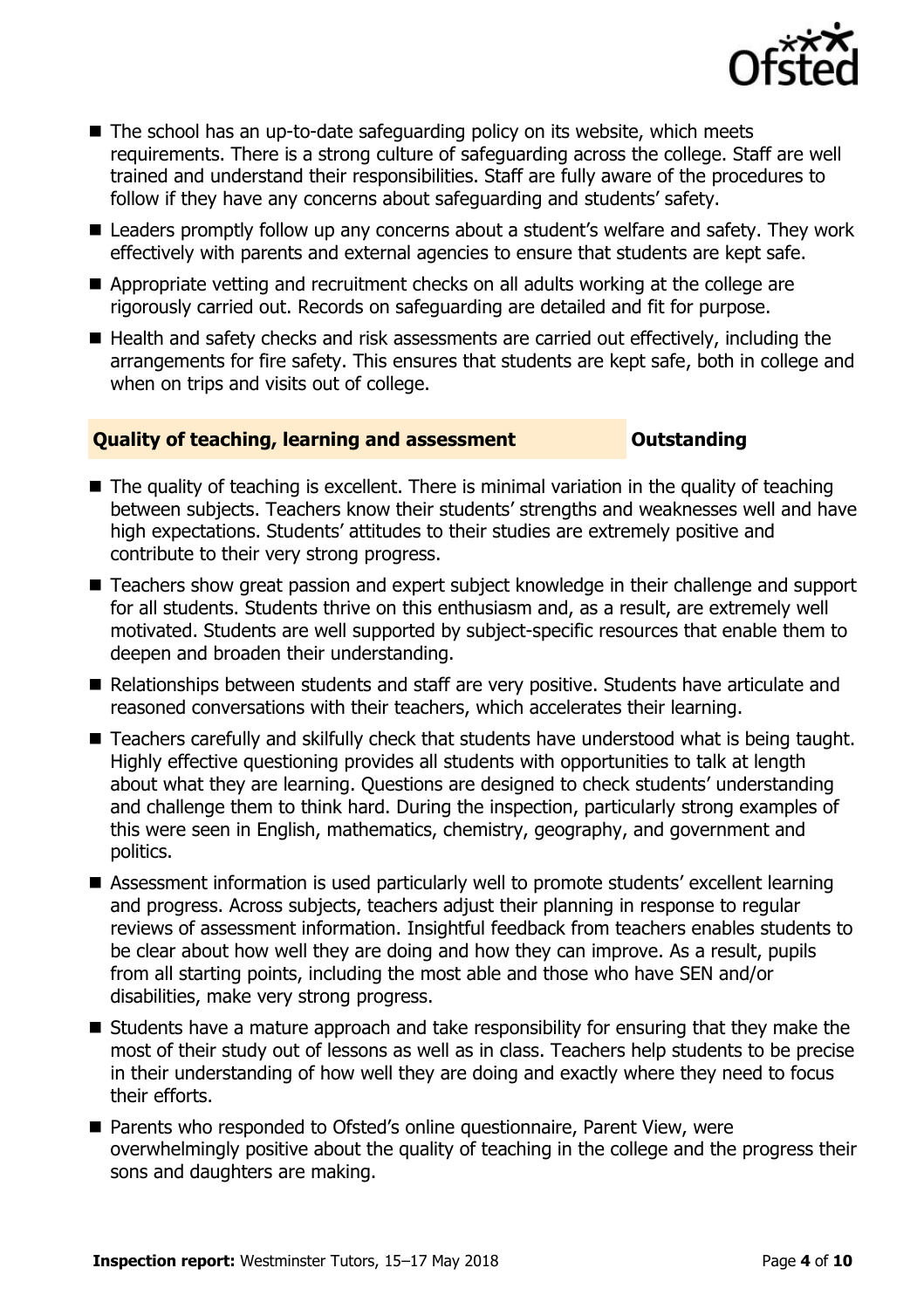

#### **Personal development, behaviour and welfare <b>COUTS** Outstanding

#### **Personal development and welfare**

- The school's work to promote students' personal development and welfare is outstanding.
- Students are self-confident and self-aware. They are proud of their college and are keen to make a positive contribution to life at the college.
- $\blacksquare$  The level of care for students is high. Students are aware that they can go to any member of staff if they require help or support. Each student regularly meets with their personal tutor to discuss any issues. Students are confident that staff will deal promptly with any concerns.
- Students' accounts and leaders' records indicate that bullying and the use of bad language are very rare. Students know how to keep themselves safe, including when using the internet.
- Students understand the importance of physical and emotional well-being. They enjoy participating in physical education and the sporting activities that the college offers. This, together with a well-structured programme for personal, social, health and economic (PSHE) education, contributes to their success in gaining the highest possible grades. Students appreciate the genuine interest that teachers take in all aspects of their achievement and welfare.
- Through involvement in debates and public-speaking workshops, students show respect for the views and opinions of others. They understand that people have the right to make choices or hold beliefs that may differ from their own.

#### **Behaviour**

- $\blacksquare$  The behaviour of students is outstanding.
- Students' behaviour is exemplary and they conduct themselves responsibly. Students focus fully on their studies.
- $\blacksquare$  Students have much respect for staff, each other and the environment in which they work. There is a palpable atmosphere of mutual trust and respect.
- Attendance is broadly in line with the national average. Highly effective systems to monitor and tackle the first signs of absence ensure that support for students and families is swift.

#### **Outcomes for pupils Outstanding**

■ Students' outcomes are outstanding because of expert teaching. In 2016 and 2017, progress and attainment were well above the national average in all subjects. In 2017, 42% of A-level grades achieved were either  $A^*$  or A, and 83% were  $A^*$  to B. These proportions are well above the national average. In 2017, 70% of students progressed to Russell Group and Ivy League universities, with 87% of students gaining a place at their first choice of university.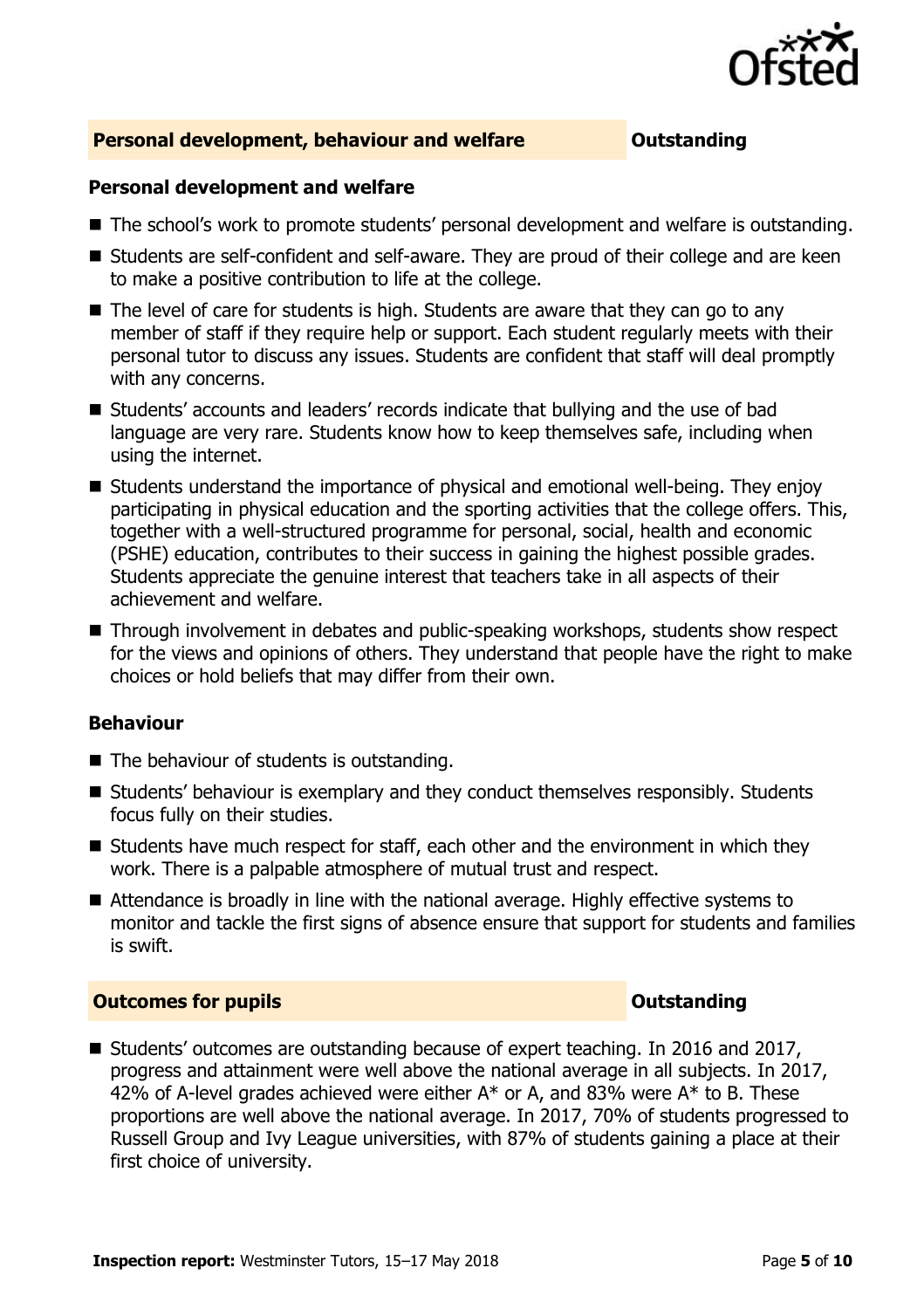

- Leaders are relentless in their drive for excellence and have a firm and accurate grasp on how well students are achieving. Current assessment information, coupled with inspection evidence, indicate that outcomes are set to remain extremely high.
- The most able students make excellent progress across all their subjects, with many achieving the very highest GCSE and A-level grades. This is because they receive excellent challenge and support. The outstanding quality of teaching increases students' levels of confidence and ability to be resilient when making mistakes.
- Students who have SEN and/or disabilities make excellent progress from their different starting points. This is because teachers have the highest expectations of students, no matter what their learning difficulty or disability. Students' individual education plans, written and reviewed effectively, give detailed advice to teachers about supporting students. All teachers act on this information, and consequently, this group makes very strong progress and attains highly.
- The principal goes to exceptional lengths to provide bespoke support to students with their university applications, interviews and career plans. This support and care are highly valued by students. Students benefit from attending careers fairs and taking up workexperience placements relevant to their career aspirations. Students make successful applications to the universities and courses of their choice.

#### **Sixth form provision CONSISTER SIXTERS AND THE SIXTER SIXTERS AND THE SIXTERS AND THE SIXTERS AND THE SIXTERS AND THE SIXTERS AND THE SIXTERS AND THE SIXTERS AND THE SIXTERS AND THE SIXTERS AND THE SIXTERS AND THE SIXTE**

■ At the time of the inspection, all students were in the sixth-form provision. Therefore, all aspects of the sixth-form provision are covered in the body of the report.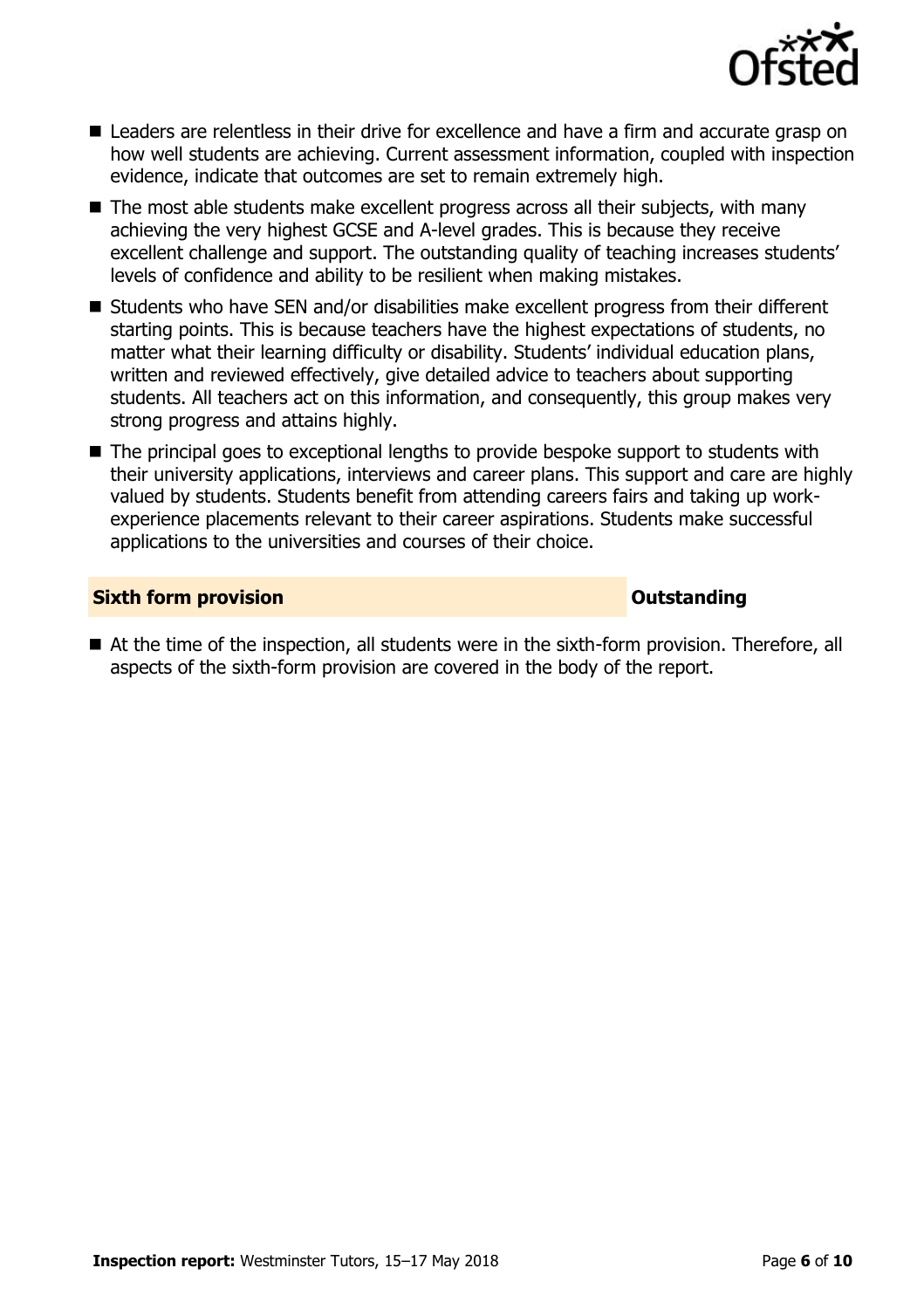

# **School details**

| Unique reference number | 140603   |
|-------------------------|----------|
| DfE registration number | 207/6009 |
| Inspection number       | 10041402 |

This inspection was carried out under section 109(1) and (2) of the Education and Skills Act 2008, the purpose of which is to advise the Secretary of State for Education about the school's suitability for continued registration as an independent school.

| Type of school                         | Other independent school     |
|----------------------------------------|------------------------------|
| School category                        | Independent school           |
| Age range of pupils                    | 14 to 19                     |
| Gender of pupils                       | Mixed                        |
| Gender of pupils in the sixth form     | Mixed                        |
| Number of pupils on the school roll    | 38                           |
| Of which, number on roll in sixth form | 38                           |
| Number of part-time pupils             | 8                            |
| Proprietor                             | David Game                   |
| <b>Headteacher</b>                     | Virginia Maguire             |
| Annual fees (day pupils)               | £8,000 to £24,000            |
| Telephone number                       | 020 7584 1288                |
| <b>Website</b>                         | www.westminstertutors.co.uk  |
| <b>Email address</b>                   | info@westminstertutors.co.uk |
| Date of previous inspection            | 11 $-13$ February 2015       |

### **Information about this school**

- Westminster Tutors is an independent college in the London Borough of Kensington and Chelsea.
- At the time of the inspection, there were no pupils in Years 9 to 11. In previous years, there were too few pupils in Years 9 to 11 to be reported on.
- During the inspection, a small number of students exceeded the school's registration age.
- The college does not use alternative provision.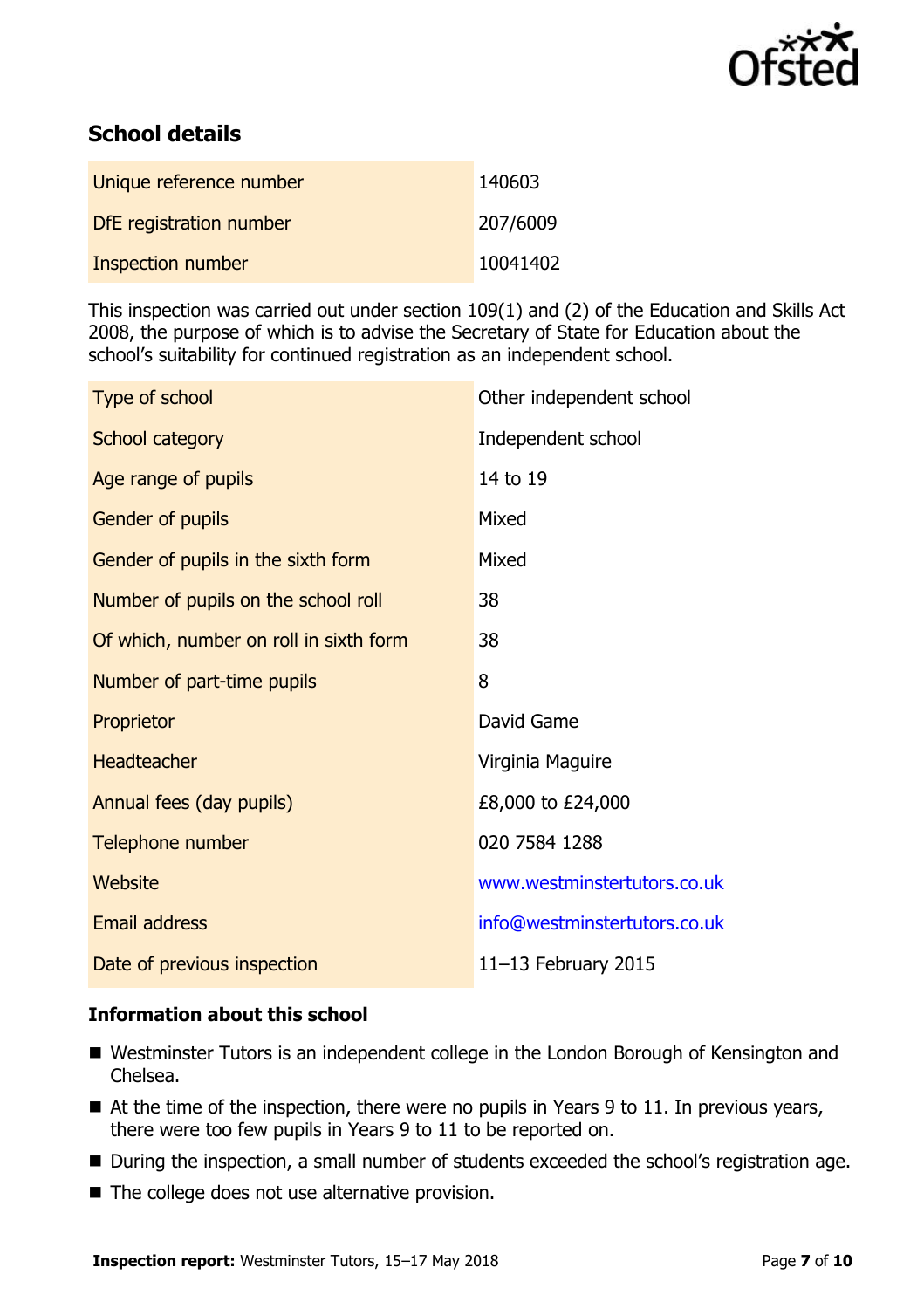

■ The college was last inspected in February 2015.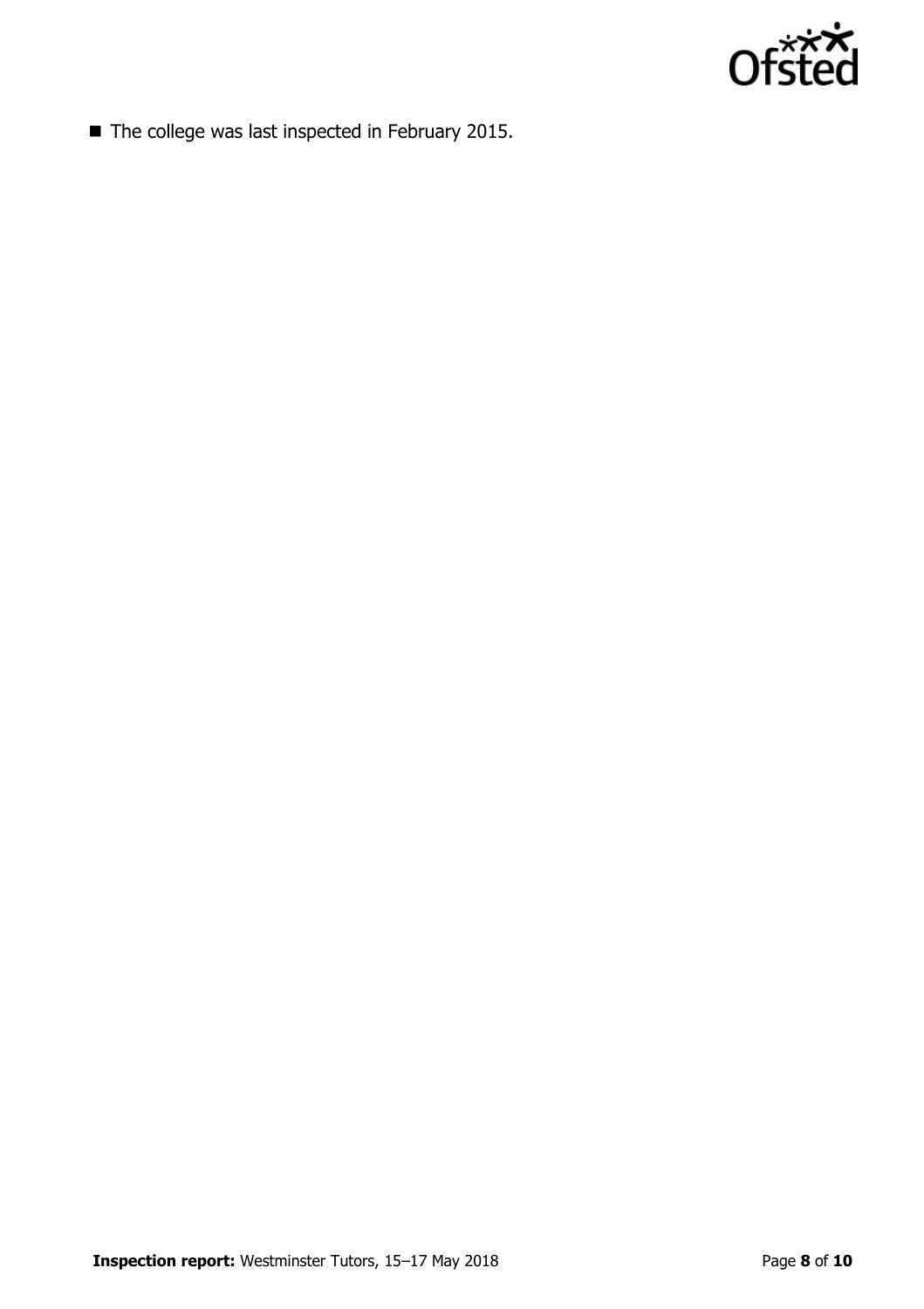

# **Information about this inspection**

- The inspector observed learning across a range of academic subjects. All visits to classes were made jointly with the principal.
- The inspector looked at students' work in books and folders to see how well they are learning.
- Meetings were held with the proprietor, principal, senior leaders and a group of staff.
- A group of students spoke to the inspector about their views of the school.
- A range of documentation was scrutinised, including leaders' evaluation of the college's performance, policies, safeguarding records, and records of students' progress and attainment.
- The inspector considered the views of 31 responses to Ofsted's online questionnaire, Parent View, and 22 staff responses to the questionnaire. The views of 28 students who responded to the college's own questionnaire, conducted during the inspection, were also considered.

### **Inspection team**

Carolyn Dickinson, lead inspector **Her Majesty's Inspector**